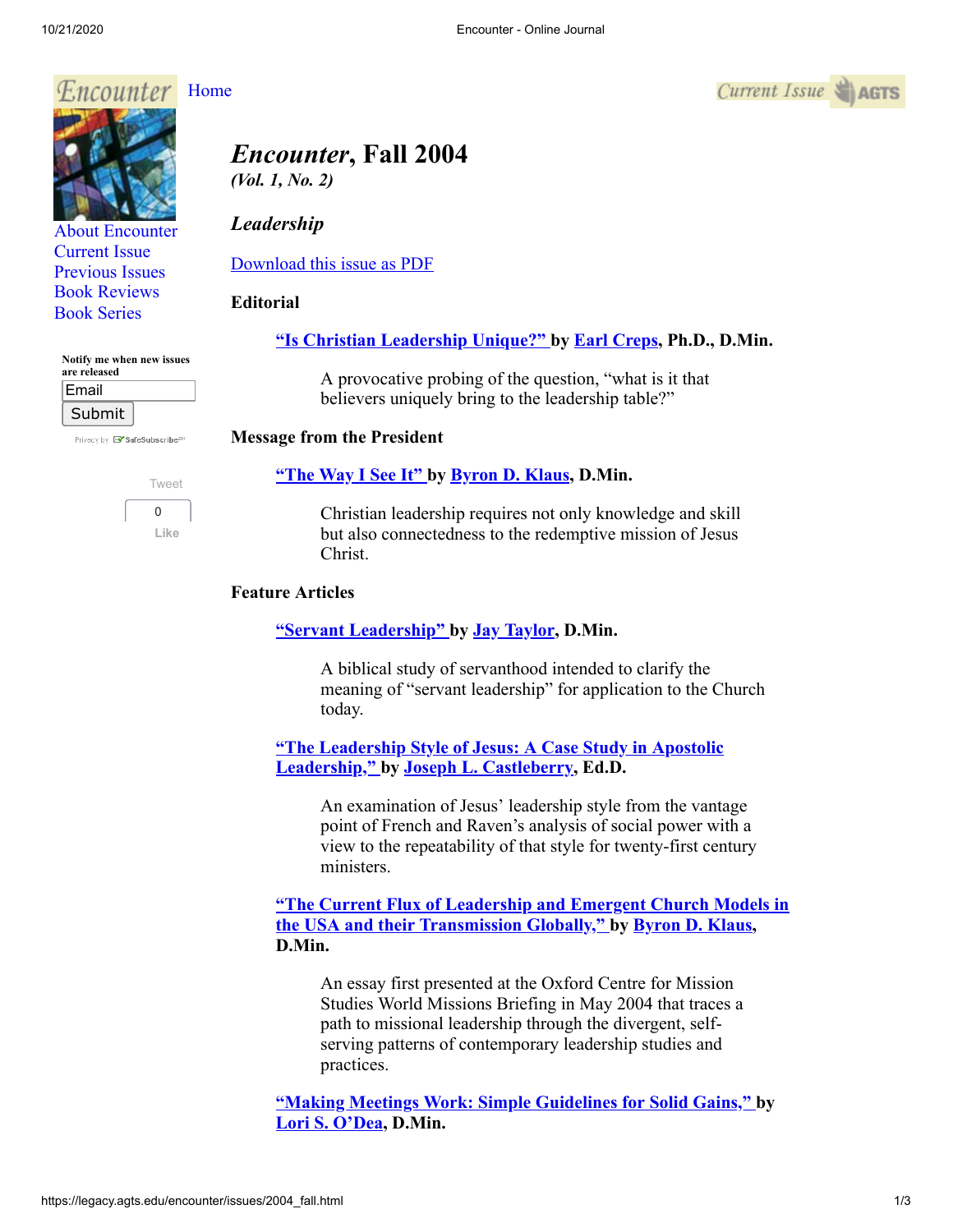10/21/2020 Encounter - Online Journal

Practical suggestions for retooling meetings that provide the connectivity, synergy, and effective decision-making necessary for momentum in ministry.

#### **"Assemblies of God Higher Educational Institutions: A Means to [Develop the Indigenous Church Model among Native Americans," b](https://legacy.agts.edu/encounter/articles/2004_fall/saggio.htm)y [Joseph J. Saggio](http://legacy.agts.edu/faculty/adjunct_faculty.html#josephsaggio), Ed.D.**

A study of successful indigenous leadership models inculcated among Native Americans in Assemblies of God educational institutions that suggest applicability to various multi-cultural mission settings.

# **["The Church as a Transformational Agent in Society: The Parable of](https://legacy.agts.edu/encounter/articles/2004_fall/hernando.htm) the Good Samaritan, Luke 10:25-27," by [James D. Hernando](http://legacy.agts.edu/faculty/hernando.html), Ph.D.**

An examination of a shocking parable that heroically depicts a despised minority person as a shining example of God's love and thereby informs today's Christians as to the essence of authentic social transformation.

# **["Biblical-Theological Foundations for Organic Spirituality: A More](https://legacy.agts.edu/encounter/articles/2004_fall/walls.htm) Specific Description—Part Two," by [Randy C. Walls](http://legacy.agts.edu/faculty/adjunct_faculty.html#randywalls), D.Min.**

The second installment of Randy Walls' exposition of the work of the Holy Spirit in effecting authentic spirituality in Christian persons.

# **["Additional Sources for the Pastor's Library—and Beyond," b](https://legacy.agts.edu/encounter/articles/2004_fall/aker.htm)y [Benny C. Aker,](http://legacy.agts.edu/faculty/aker.html) Ph.D.**

A recommendation of further biblical and theological resources for the minister and Christian worker that augments Benny Aker's earlier guide to Pentecostal and Charismatic literature.

# **Book Reviews**



**Jenkins, Philip.** *The Next Christendom: The Coming of Global Christianity* [\(Oxford: Oxford University Press, 2002\). 270 pages.](https://legacy.agts.edu/encounter/book_reviews/2004_fall/jenkins.htm) Reviewed [by Warren B. Newberry, D.Th., Visiting Professor of Missions, Assemblies](http://legacy.agts.edu/index.html) of God Theological Seminary.



**Lencioni, Patrick.** *[Death by Meeting](https://legacy.agts.edu/encounter/book_reviews/2004_fall/lencioni.htm)* (San Francisco: Jossey-Bass, 2004). ix  $+$  260 pages. Reviewed by [Lori S. O'Dea,](https://legacy.agts.edu/dmin/meet_staff.html) D.Min. Visiting Professor of Practical Theology, [Assemblies of God Theological Seminary.](http://legacy.agts.edu/)



**McNeal, Reggie.** *The Present Future: Six Tough Questions for the Church* [\(San Francisco, Calif.: John Wiley & Sons, Inc.,](https://legacy.agts.edu/encounter/book_reviews/2004_fall/mcneal.htm) 2003). 149 pages. Reviewed by [Randy C. Walls,](https://legacy.agts.edu/community/census.html#walls) D.Min., [Director of Continuing Education, Assemblies of God](http://legacy.agts.edu/) Theological Seminary.



**[Provan, Iain. V. Philips Long, and Tremper Longman III,](https://legacy.agts.edu/encounter/book_reviews/2004_fall/provan.htm)** *A Biblical History of Israel* (Louisville, KY: Westminster John Knox Press, 2003). 424 pages. Reviewed by Bob Caldwell, Ph.D. Student at Concordia Theological Seminary, St. Louis, MO.